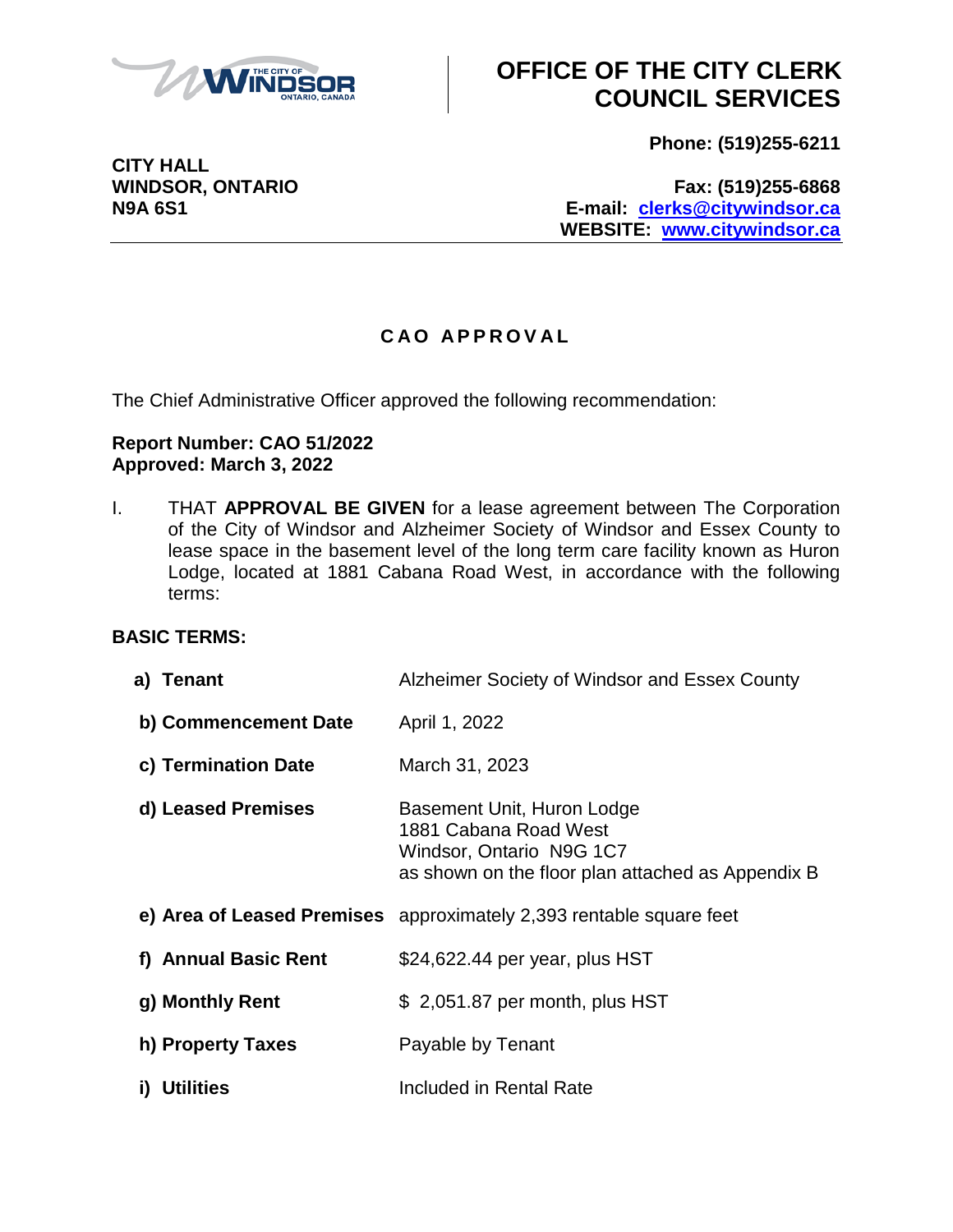

## **OFFICE OF THE CITY CLERK COUNCIL SERVICES**

**Phone: (519)255-6211**

**CITY HALL**

**WINDSOR, ONTARIO Fax: (519)255-6868 N9A 6S1 E-mail: [clerks@citywindsor.ca](mailto:clerks@citywindsor.ca) WEBSITE: [www.citywindsor.ca](http://www.citywindsor.ca/)**

| j) Permitted Use      | Office Space / Adult Day Away Programming /<br><b>Respite Services</b>                                                                                                                                                                                                              |
|-----------------------|-------------------------------------------------------------------------------------------------------------------------------------------------------------------------------------------------------------------------------------------------------------------------------------|
| k) Insurance          | <b>General Liability Insurance</b><br>Minimum Limit \$5,000,000<br>Tenant's Legal Liability Insurance<br>Minimum Limit \$500,000<br>The Corporation of the City of Windsor to be listed as<br>an additional insured, include cross liability and 30<br>days' notice of cancellation |
| I) Overholding Rental | \$4,103.74 per month, plus HST                                                                                                                                                                                                                                                      |

#### **m)Renewal** Upon mutual consent of the Landlord and Tenant, one (1) option to renew for one (1) year, on the same terms and conditions, save and except rent

**n) Guarantor** None

**o) Special Provisions:** Tenant shall comply with the most up-to-date regulations in place under the *Emergency Management and Civil Protection Act*, as amended from time to time, regardless of the frequency of such amendments. Tenant shall also comply with any guidelines and best practices issued by the Province of Ontario or any other governing body in relation to limiting the spread of COVID-19

> In order to comply with COVID-19 mitigation measures, the Tenant acknowledges that it is responsible for ensuring that its staff and clients access the Leased Premises via the wheelchair ramp located east of the exterior door at the Leased Premises and not directly through Huron Lodge

> Tenant shall be responsible for its own general housekeeping and maintenance at the Leased Premises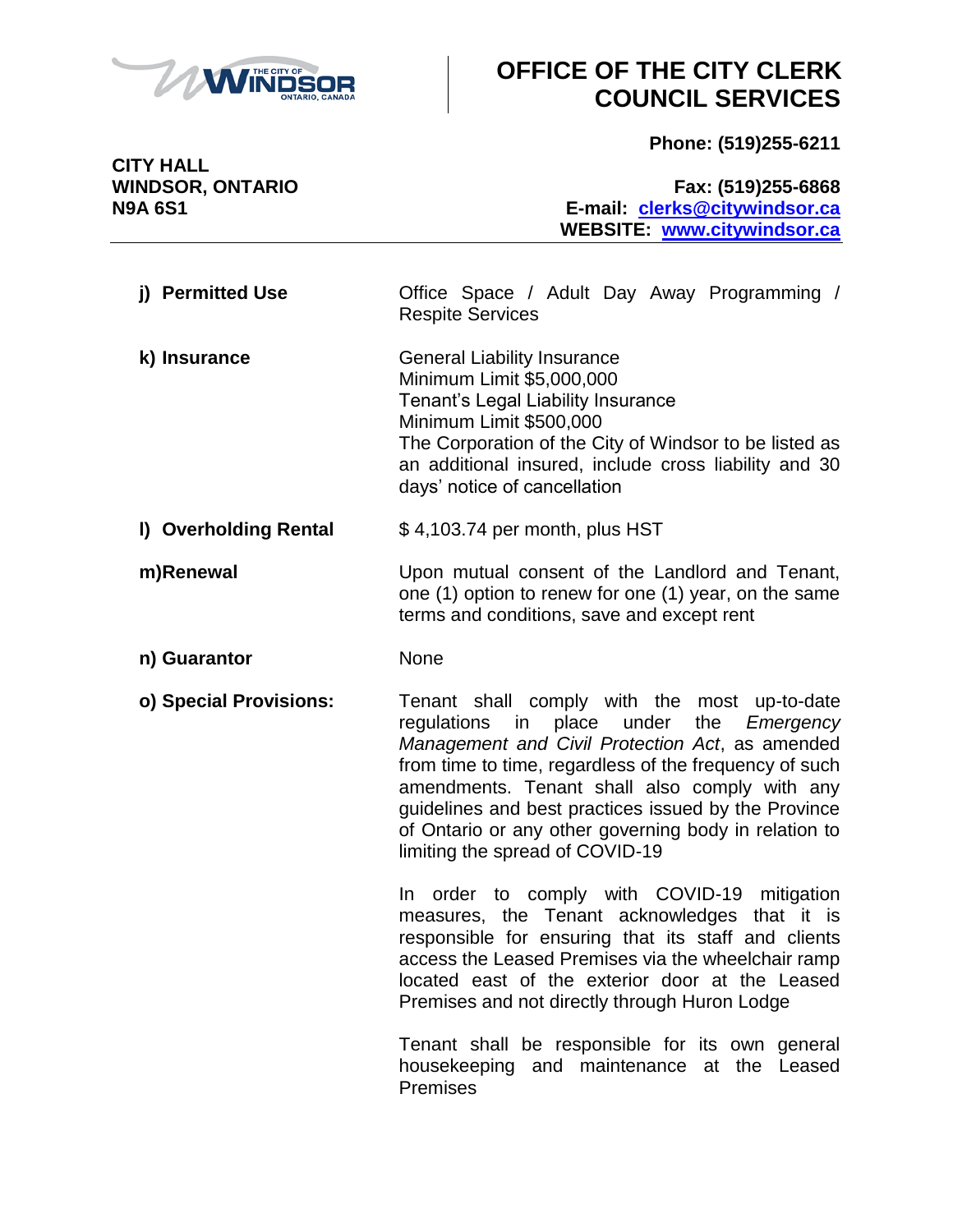

# **OFFICE OF THE CITY CLERK COUNCIL SERVICES**

**Phone: (519)255-6211**

**CITY HALL**

#### **WINDSOR, ONTARIO Fax: (519)255-6868 N9A 6S1 E-mail: [clerks@citywindsor.ca](mailto:clerks@citywindsor.ca) WEBSITE: [www.citywindsor.ca](http://www.citywindsor.ca/)**

Landlord shall provide additional cleaning services at the Leased Premises at the end of each day, after the Tenant's staff and clients have vacated the Leased Premises

In the event of immediate need of cleaning at the Leases Premises, the Landlord's staff will respond in full PPE (gloves, mask, gown) to clean the Leased Premises. A PPE disposal bin will be provided to ensure that used PPE is not moved around the facility

Landlord is responsible for all grass cutting, snow removal and salting during the term of the Lease, including the wheelchair ramp located east of the exterior door at the Leased Premises

Landlord's Nursing staff will continue to access the Tena storage room. Access to the Tena storage room will only occur once the Tenant's staff and clients have vacated the Leased Premises for the day; and,

II. THAT the Chief Administrative Officer and City Clerk **BE AUTHORIZED** to sign a Lease Agreement, to be satisfactory in form to the City Solicitor, in content to the Lease Administrator and the Executive Director, Long Term Care / Administration, and in financial content to the City Treasurer.

> Report Number: CAO 51/2022 Clerk's File: APM/14312

*Anna Ciacelli* Deputy City Clerk/Supervisor of Council Services March 4, 2022

Department Distribution Lease Administrator Manager of Real Estate Services